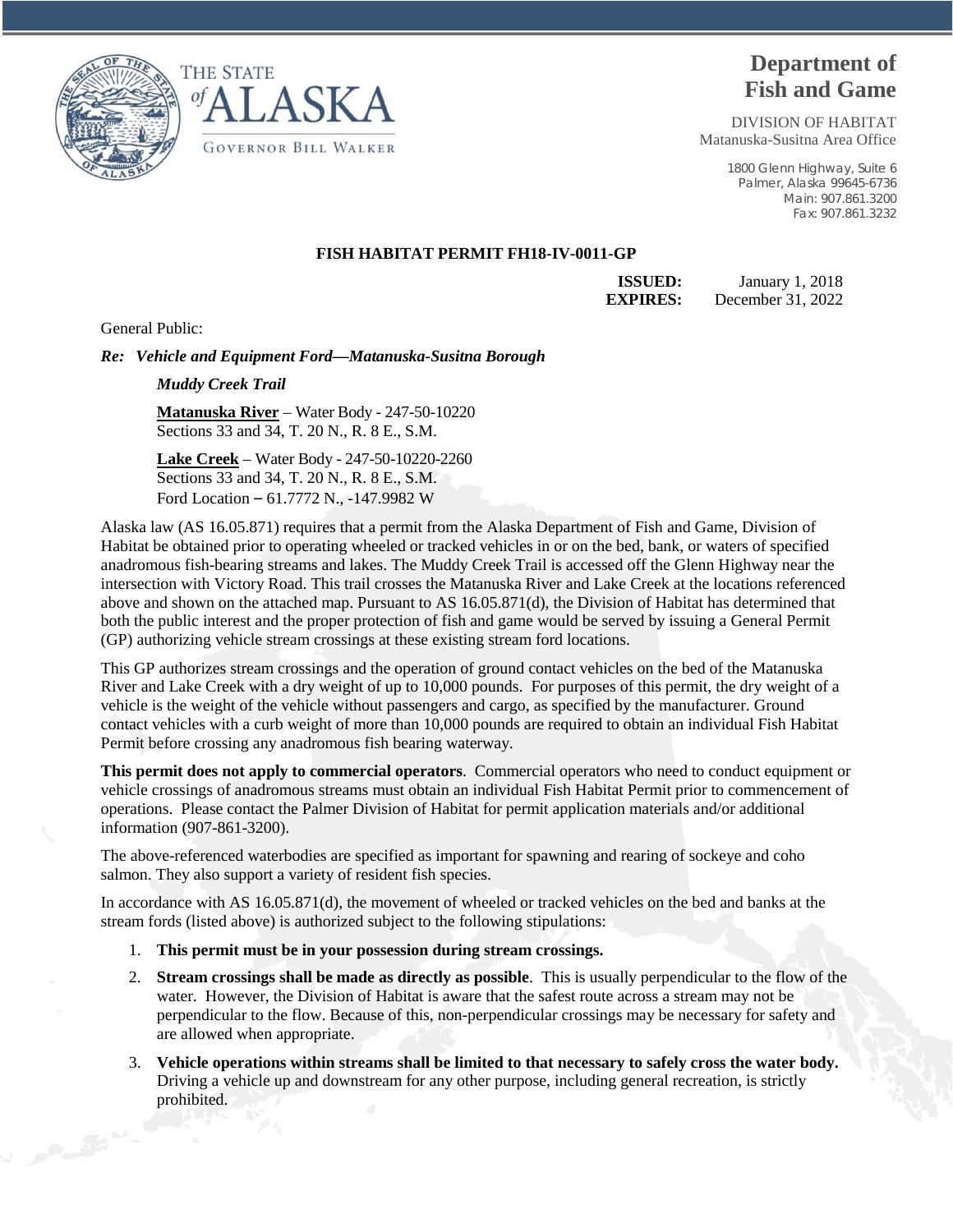- 4. **Vehicles may not linger or delay while crossing streams.** Washing mud from vehicles while the vehicle is in the flowing waters of a stream is prohibited.
- 5. **Ground contact vehicles shall not be parked below the ordinary high water line of any anadromous stream**.
- 6. **The bed or banks of these specified water bodies shall not be altered or disturbed in any way to facilitate stream crossings.** Existing fords shall not be modified, expanded, repaired, or otherwise changed without the prior written approval of the Division of Habitat.

## **Please be reminded that harassing fish while crossing any stream is prohibited by state law (5 AAC 75.060).**

You are responsible for the actions of contractors, agents, or other persons who perform work to accomplish the approved activity. For any activity that significantly deviates from the approved plan, you shall notify the Division of Habitat and obtain written approval in the form of a permit amendment before beginning the activity. Any action that increases the project's overall scope or that negates, alters, or minimizes the intent or effectiveness of any stipulation contained in this permit will be deemed a significant deviation from the approved plan. The final determination as to the significance of any deviation and the need for a permit amendment is the responsibility of the Division of Habitat. Therefore, it is recommended you consult the Division of Habitat immediately when a deviation from the approved plan is being considered.

For the purpose of inspecting or monitoring compliance with any condition of this permit, you shall give an authorized representative of the State free and unobstructed access, at safe and reasonable times, to the permit site. You shall furnish whatever assistance and information as the authorized representative reasonably requires for monitoring and inspection purposes.

This letter constitutes a permit issued under the authority of AS 16.05.871. Please be advised that this determination applies only to activities regulated by the Division of Habitat; other agencies also may have jurisdiction under their respective authorities. This determination does not relieve you of your responsibility to secure other permits; state, federal, or local. You are still required to comply with all other applicable laws.

In addition to the penalties provided by law, this permit may be terminated or revoked for failure to comply with its provisions or failure to comply with applicable statutes and regulations. The department reserves the right to require mitigation measures to correct disruption to fish and game created by the project and which was a direct result of the failure to comply with this General Permit or any applicable law.

You shall indemnify, save harmless, and defend the department, its agents, and its employees from any and all claims, actions, or liabilities for injuries or damages sustained by any person or property arising directly or indirectly from permitted activities or your performance under this permit. However, this provision has no effect if, and only if, the sole proximate cause of the injury is the department's negligence.

This permit decision may be appealed in accordance with the provisions of AS 44.62.330-630.

If you have any questions, please call the Palmer Division of Habitat at (907) 861-3200.

Sincerely,

Sam Cotten, Commissioner

Benker

By: Ron Benkert, Regional Manager Division of Habitat (907) 861-3200

Enclosure: Muddy Creek Trail Crossing Map

-jmk

| :c: | D. Dahl, AW  |
|-----|--------------|
|     | D. Massie, A |

cc: D. Dahl, AWT S. Ivey, SF C. Larson, DMLW A. Ott, Habitat D. Massie, AWT Pagemaster, COE T. Hansen, SF T. Long, SF

Pagemaster, COE T. Hansen, SF T. Long, SF